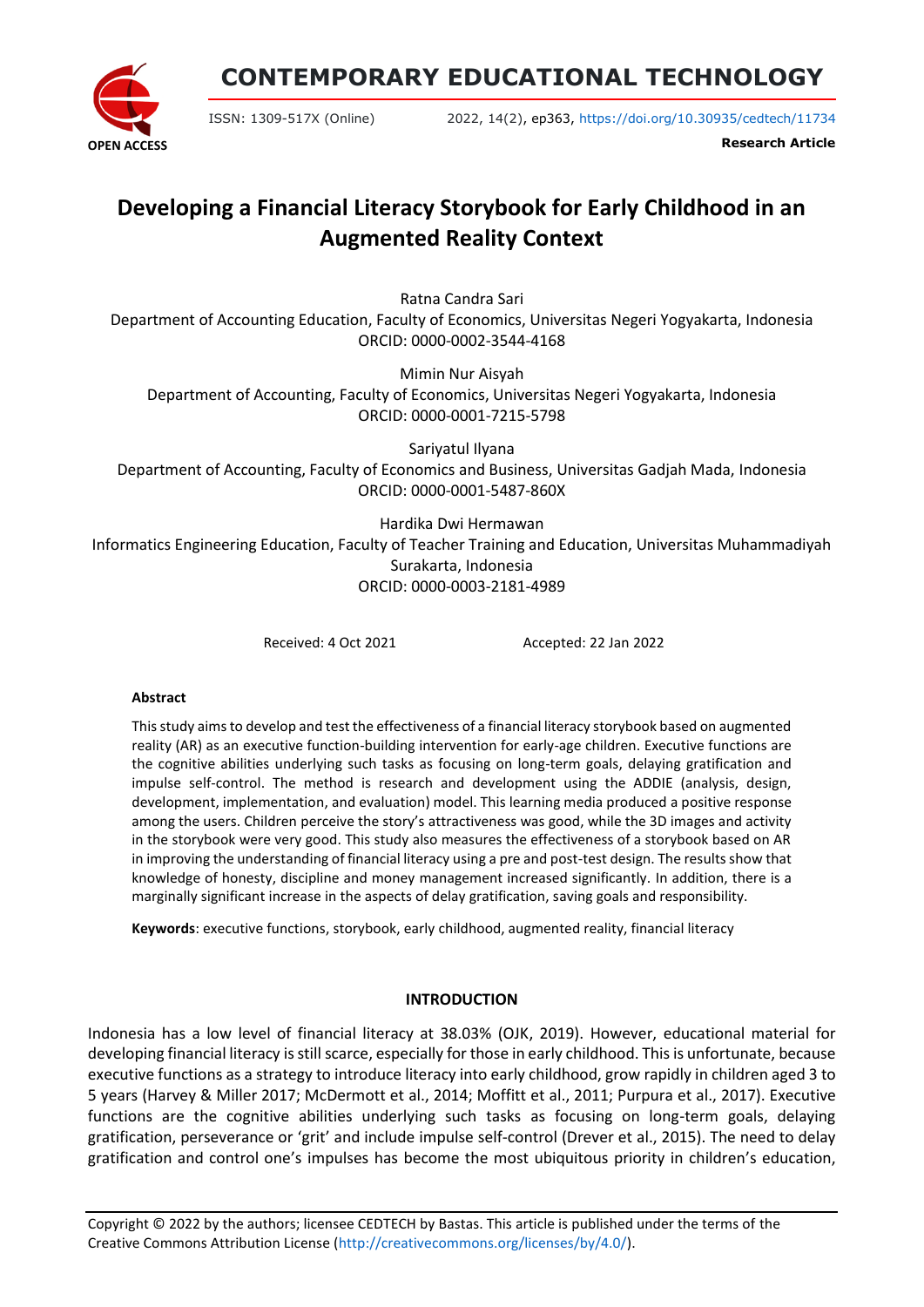because success in many life tasks, including financial success, depends on children's abilities to control themselves (Beisly et al., 2019; McClelland et al., 2013; Moffitt et al., 2011).

In today's digital world, many children are born into cultures where technology is naturally part of the environment. However, educational approaches are often detached from the learner's real-life context. Therefore, there is a need to incorporate technological advances in a critical and democratic manner (Hayashi, 1990). Designing instructional media is noteworthy if persuasive technology is incorporated into the design strategy, so that it is capable of changing a person's behavior (Consolvo et al., 2009; Devincenzi et al., 2017). This study aims to provide knowledge that supports the development of executive functions through creating financial literacy learning media based on augmented reality (AR) technology.

AR technology gives students a deep learning experience through two basic features of virtual technology: augmentation and interaction (Javornik, 2016). AR integrates virtual reality with the physical world, which helps children to mingle while learning, and interact with virtual objects in the real world. Augmented reality is a technology that provides the experience of interacting with the real world (Garzón et al., 2019). AR technology is able to provide a learning experience without having to actually leave home, so it is relevant to respond to situations due to the COVID-19 pandemic. This excellence in the field of education has made AR one of the main technologies to have emerged in education over the past five years (Chen et al., 2016; Martin et al., 2011). The innovation in augmented reality storybooks for educational purposes has become an innovation that shows positive values for students (Chen et al., 2016). It is expected that the design of financial literacy learning material, based on AR technology, can improve financial literacy in early childhood. Our research objectives can be listed as follows:

- 1. To develop a financial literacy storybook based on augmented reality as an executive function-building intervention for early-age children.
- 2. To test the effectiveness of a financial literacy storybook based on augmented reality.

#### **LITERATURE REVIEW**

#### **Theory of Interactive Media Effects (TIME)**

The theory of interactive media effect (TIME) is a theoretical framework to explain how interface features affect user psychology (Sundar et al., 2015). AR has two main characteristics: interactivity and augmentation (i.e., combining virtual objects with the physical environment) (Javornik, 2016). The interactive characteristic of computer-based media is one of the most important features (Fortin & Dholakia, 2005) covering various interaction methods such as clicking, scrolling, dragging, and hovering over something. The use of AR can increase student interactivity, thereby increasing their intrinsic motivation. Increased motivation has a positive impact on user engagement with technology content which in turn has an impact on their cognition, attitudes and behavior (Sundar et al., 2012).

#### **Financial Literacy Strategy for Early Childhood**

Financial literacy learning strategies must be adjusted according to the age level of the students (Drever et al., 2015). At adulthood (13 to 21 years), the strategy used is financial skills' building through experiencebased, practical, education programmes, while for children aged 6 to 12 years old, financial socialisation strategies are used through parental and other adult guidance for basic financial learning skills and healthy financial attitudes. For children of pre-elementary school age (3 to 5 years old) an executive function development scheme is used. Executive functioning is the cognitive ability to focus on long-term goals. Cognitive abilities such as impulse control (Meier & Sprenger, 2012) and long-term orientation abilities such as delaying gratification skills (Lynch et al., 2010) are needed to achieve one's financial goals (Drever et al., 2015). Delaying gratification refers to a person's ability to delay a present pleasure and focus on achieving their long-term goals.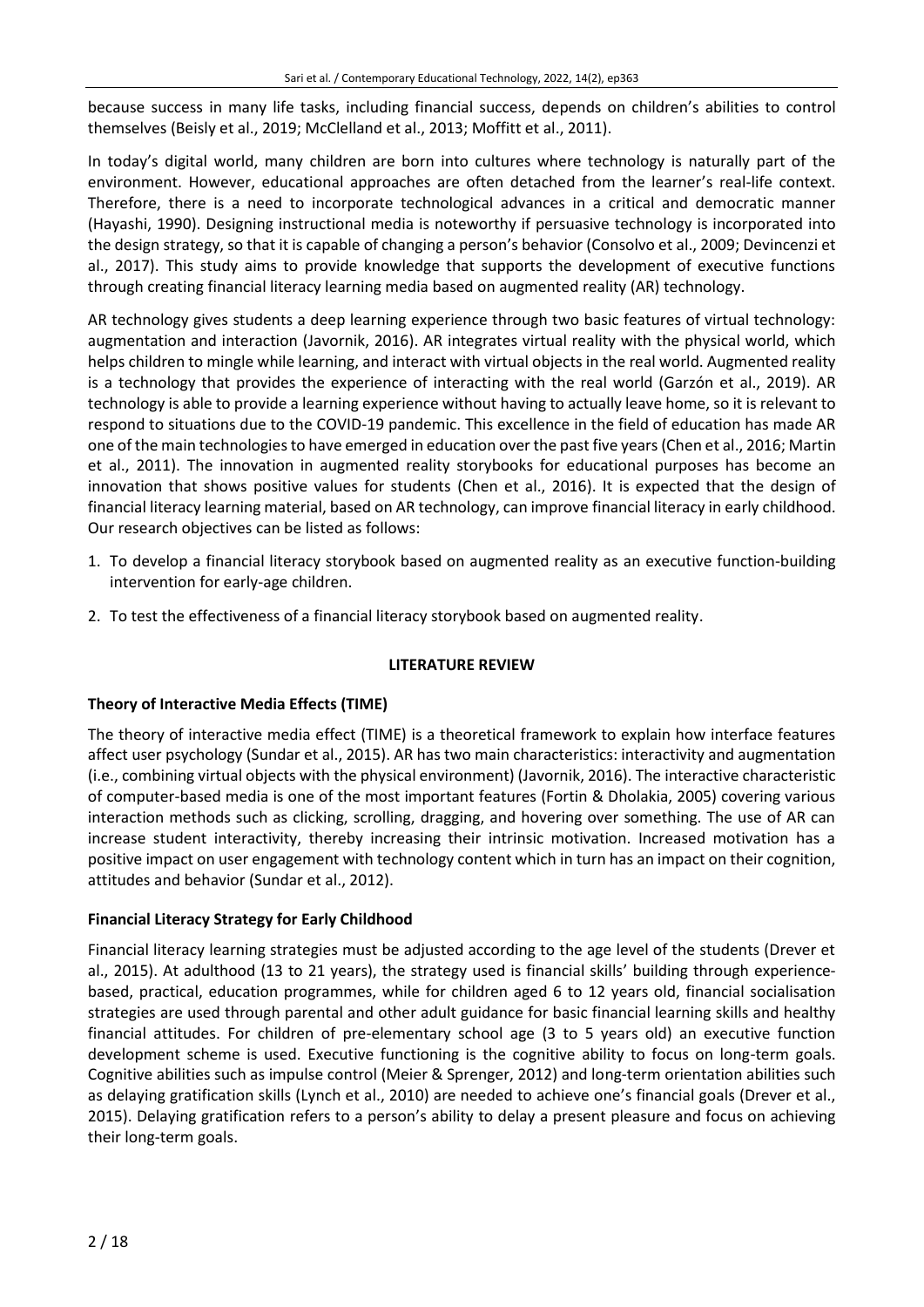

**Figure 1.** Executive function intervention through a storybook

Executive functioning has three subcomponents: inhibition, working memory and cognitive flexibility (Miyake et al., 2000). Inhibition is the ability to focus on a task in the face of internal and external distractions. This capability is very necessary to achieve financial well-being. Inhibition makes one stick to a shopping list and not be tempted by all the offers and items on sale that are not on the shopping list. The stronger the inhibition, the greater our ability to manage emotions (Diamond 2013) and money (Drever et al., 2015). Cognitive flexibility is the ability to produce alternative approaches to solving problems, including financial problems (Diamond, 2013). Working memory is the brain's ability to store and process multiple pieces of information at once. The three subcomponents of executive functioning are frequently used in tasks related to money management (Holden et al., 2009; Whitebread & Bingham, 2013). For example, inhibitory control and working memory increase the ability not to be tempted by momentary pleasures (Diamond, 2013) and support the indispensable ability to focus on long-term goals, such as saving to buy a bicycle or a bag (Holden et al., 2009; Whitebread & Bingham, 2013), whereas cognitive flexibility allows us to think of new ways to achieve what we want (Holden et al., 2009; Whitebread & Bingham, 2013).

Executive functioning is related to financial well-being because it increases children's ability to delay their gratification in order to focus on their saving goals or the creativity to start their own business (Holden et al., 2009; Zimmerman et al., 2011). Financial education interventions for children include executive function interventions and basic financial skills such as identifying coins (Drever et al., 2015). Holden et al. (2009) created an intervention programme to improve the executive functions and basic financial skills, for example by teaching children strategies to focus on their saving goals when they are faced with immediate temptations. Examples of the strategies used include asking children to visualise their saving goals (for example, a bicycle, or a bag) when they are tempted to buy candy or an ice cream.

This study developed a financial literacy storybook for children which contained executive function interventions and the basic concepts of finance. For example, in this book, Ello, who is a character in the storybook, is unable to resist the temptation to eat peanuts every time his mother gives them to him, while his siblings Elli and Ella always set aside their nuts and plant them. After several months, Ello is sad to see Elli and Ella have a lot of peanuts which they grew, while Ello has none because he always ate his peanuts and did not save any to plant (**Figure 1**).

## **The Effectiveness of AR-based Learning Media for Early Childhood**

Previous research examined the effectiveness of AR for early childhood education in various fields. For example, Rohaya et al. (2012) found that AR storybooks increase students' motivation to learn numbers and read folk stories. Cascales et al. (2013) argue that the use of AR promotes the active behaviour and learning achievement of students. It also improves the communication skills and interaction between students and their teachers, as well as providing a very positive experience for them. Safar et al. (2016) found a very strong correlation between children's interaction in AR-based English alphabet lessons and their scores on the English alphabet test. Rasalingam (2014) found that AR technology is effective in increasing motivation and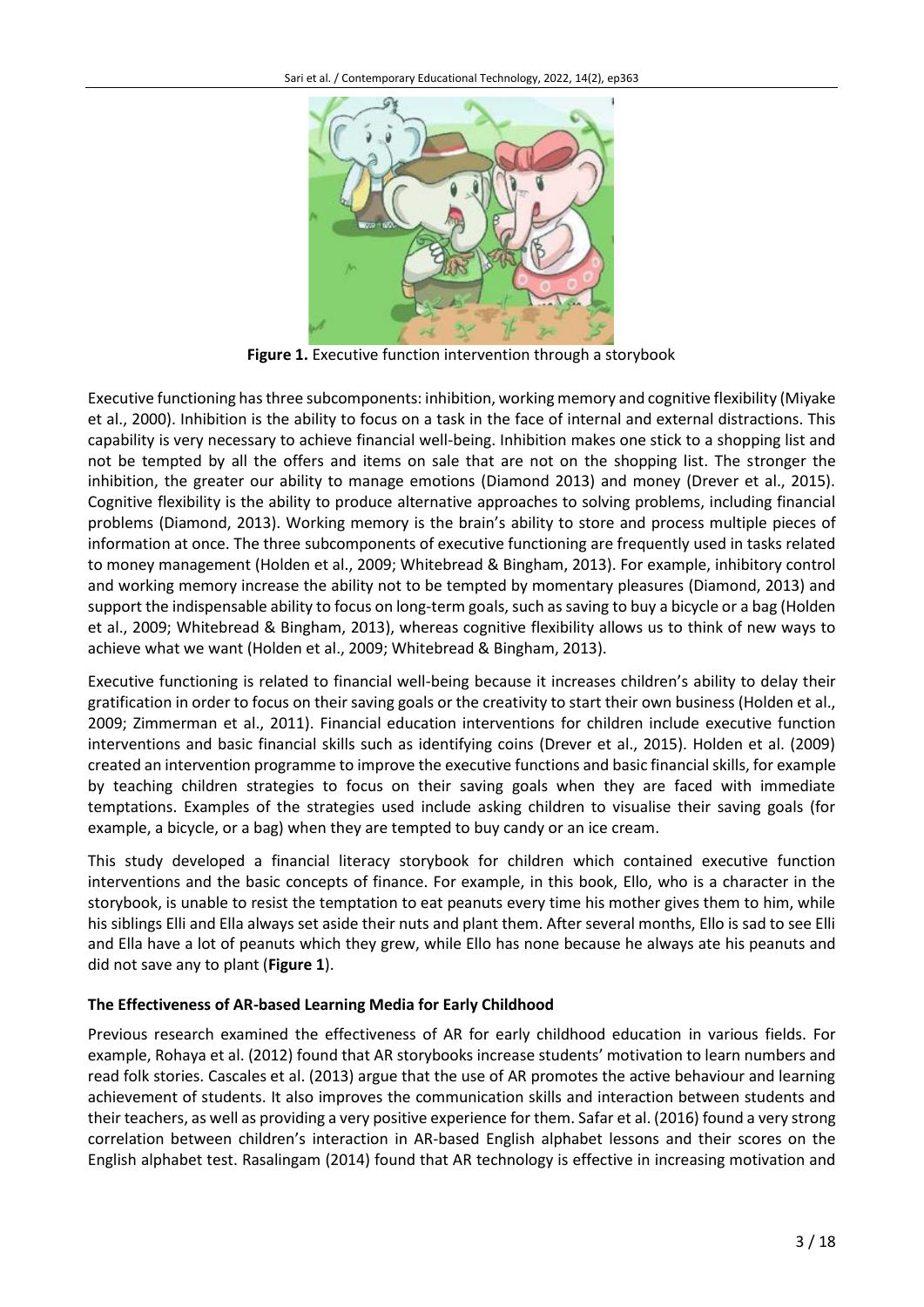engagement in learning in preschool children. The use of AR also improves children's learning outcomes during drama play (Han et al., 2015) and art activities (Huang et al., 2016).

Meanwhile, in the area of financial literacy education, the use of AR is still limited. Sari et al. (2022) found empirical evidence that students who received AR-based Islamic financial socialization has higher Islamic finance knowledge than the control group. Given the scarcity of research on the effectiveness of AR in relation to financial education for preschool students and the low level of financial literacy in Indonesia, this study fills a gap to develop and test the effectiveness of a financial literacy storybook in the context of AR. AR can be used and applied to instructional media as an innovation, so that learning becomes more attractive and interactive, especially for children (Bower et al., 2014; Gun & Atasoy, 2017; Karlsson et al., 2017). The coexistence of virtual objects and the real environment allows students to experience phenomena that cannot occur in the real world (Klopfer & Squire, 2008) and develop important practices and literacy that cannot be developed with other technologies (Squire & Jan, 2007; Squire & Klopfer, 2007). AR-based media interactivity has a positive impact on students' cognition, attitudes and behaviour (Sundar et al., 2012).

Employing modern educational technology is expected to improve teaching methods. Augmented reality technology may encourage children to develop their mental and cognitive skills to a greater extent than if they are only taught by traditional methods. To optimise the benefits of AR-based educational tools, Bistaman et al. (2018) suggested the use of collaborative learning when designing and engaging in an AR learning environment. The motivation and collaboration will be enhanced by the interaction of the teachers and children with an AR system. Therefore, we expect that the AR-based financial literacy storybook with collaborative learning should enable them to develop their cognitive skills.

#### **RESEARCH METHODOLOGY**

A research and development model was used in the development of AR-based financial literacy learning media to instill financial literacy in children from an early age. According to Dick et al. (2014), there are five stages for creating a research and development model: analysis, designing, development, implementation, and evaluation (ADDIE). **Figure 2** presents the development life cycle of financial literacy material for early childhood in an augmented reality context. Moreover, in this research, the financial literacy storybook app is called the Ello Story.

In the process of developing the media, the researcher first conducted analysis using data obtained from observations in the classroom and interviews with teachers. The results of the analysis became the basis for designing the financial literacy learning media, so it can be used effectively by being based on what is needed. The next stage was the development stage, in which the researcher arranged the storyboard and developed the learning media based on it. After the product's development, the researcher implemented the financial literacy learning media based on augmented reality. This stage was a trial of the product and an assessment of its associated media.

We invited experts to validate the learning media. Three material experts assessed the content and two media experts assessed the quality of AR technology-based learning media. The material experts were a lecturer in early childhood education, a lecturer in economics, and a kindergarten teacher. The media experts were lecturers of the Faculty of Informatics and lecturers of the Faculty of Education. These lecturers were selected according to their respective fields of expertise in the development of technology and learning technology.

The last stage in the media's development was evaluation. Before the evaluation phase, the researchers asked the parents and teachers for permission to conduct this research on the children. The AR storybooks were implemented in kindergartens in the Yogyakarta region of Indonesia with 20 students, three times a week for three weeks. The average age of the participants was 5.2 years and the majority had parents with a bachelor's degree. Detailed participant demographic information is in **Appendix A**. The implementation of this learning media used collaborative learning. Collaborative learning is a model where knowledge can be created within a population whose members actively interact through sharing experiences and asymmetric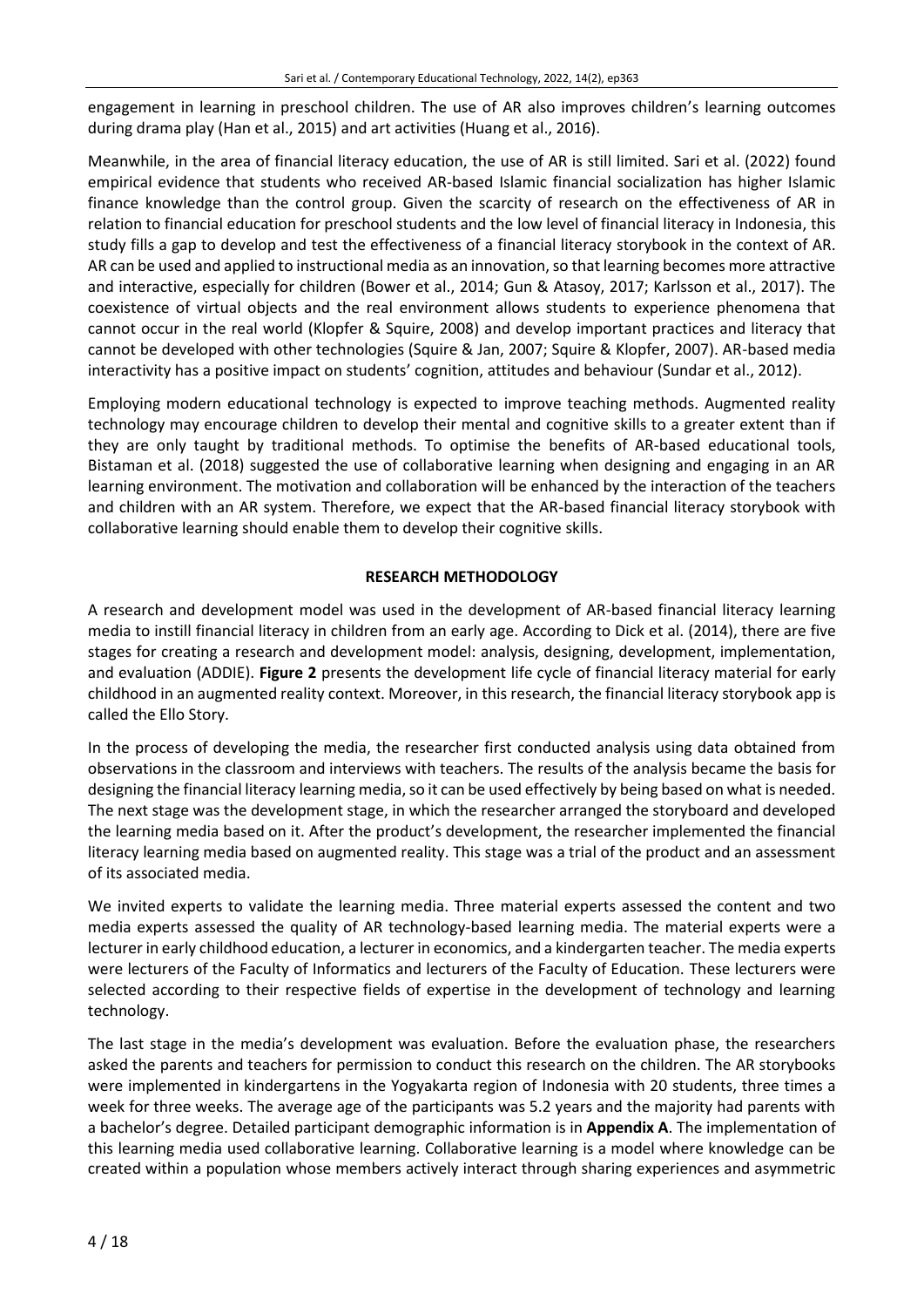

**Figure 2.** Ello Story development cycle

roles (Mitnik et al., 2009). In this case the teacher read stories to the children in the class, demonstrated the use of the technology, discussed the values implied in the stories and listened to the opinions of the children about their learning experience.

The evaluation phase consisted of two parts: the users' experience and effectiveness testing. At the user experience stage, the students responded to the storybook in relation to its attractiveness, content, figures, 3D images, and activities. An example of question to determine the attractiveness is: 'Do you think this book is interesting?' They responded by selecting a smile emoticon image for strongly like and a sullen emoticon for strongly dislike. Effectiveness testing used an experimental method, with a pre- and post-test design. **Table 1** shows the indicators and questions provided by the teacher to the students. This experimental method was to evaluate the improvement in the children's understanding of financial literacy.

The tests were used to examine the effectiveness of financial literacy education using an AR-based storybook. Tests were given before and after the learning. The marshmallow test was measured by the length of time the child was able to resist the temptation to eat the marshmallow. Other items were assessed by the teacher based on the results of interviews with students with the teacher assessing students' answers using a scale score of 1 (do not understand) to 5 (understand). To test the reliability of the items, Cronbach's alpha was computed. The alpha for the items was .71 indicating the items is acceptable (George & Mallery, 2003).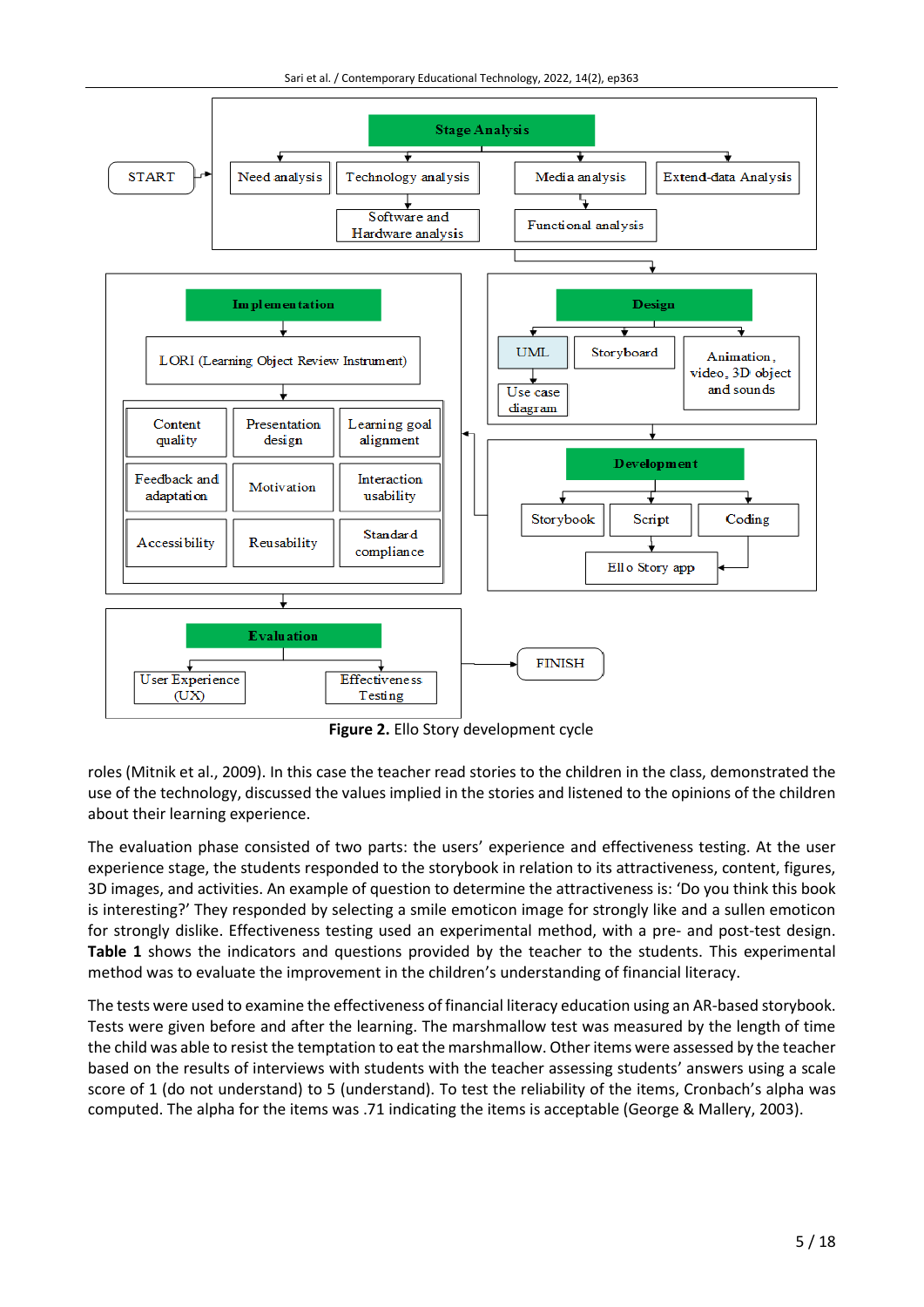| Subcomponent of<br>executive functioning | <b>Definition</b>                                                                                                                                  | Indicator              | Test                                                                                                                                                                                                     |
|------------------------------------------|----------------------------------------------------------------------------------------------------------------------------------------------------|------------------------|----------------------------------------------------------------------------------------------------------------------------------------------------------------------------------------------------------|
| Inhibition                               | The ability to focus on a task in<br>the face of internal and external<br>distractions                                                             | Delay<br>gratification | Marshmallow test (Put the marshmallow in<br>front of the student and tell the student that<br>he/she will get another marshmallow in 15<br>minutes time if he/she does not eat the first<br>marshmallow) |
|                                          |                                                                                                                                                    | Saving's goal          | Do you have any savings?<br>What are you saving for?<br>Is saving good?<br>What are the benefits of saving money?<br>What can you achieve by saving money?                                               |
| Working memory                           | The brain's ability to store and<br>process multiple items of<br>information at once                                                               | Honesty                | What does it mean to be honest?<br>What is the impact when we are honest?                                                                                                                                |
|                                          |                                                                                                                                                    |                        | Responsibility What is a responsible attitude?<br>What is the impact of being responsible?                                                                                                               |
|                                          |                                                                                                                                                    | Discipline             | What is discipline?<br>What is the impact of discipline?                                                                                                                                                 |
| Cognitive flexibility                    | The ability to produce alternative Money<br>approaches to solving problems, management What money do you have for?<br>including financial problems |                        | How do you use money?                                                                                                                                                                                    |

#### **Table 1.** Indicator and test of executive functioning

#### **FINDINGS**

The purpose of this research was to develop a financial literacy storybook for early childhood in an augmented reality context. The development process employed the ADDIE process (analysis, design, development, implementation, and evaluation).

#### **Analysis Phase**

The analysis phase was the basic and fundamental stage, so the material was developed according to the need for its development, and for the technology and media to be used. The analysis phase in this research consisted of several stages, a needs assessment and an analysis of the technology, media and the extenddata.

#### *Needs assessment*

A needs assessment is an analysis undertaken to identify the difference between the actual situation and the circumstances expected by the researchers. In Indonesia, students have financial literacy scores significantly below the OECD average score (OECD, 2018). Students have challenges in answering some basic financial knowledge. Other students also said that they are not interested in studying financial literacy due to the lack of learning media that is interesting and appropriate for their age level.

Based on observations and interviews with the teachers, parents and children, there is still a lack of financial literacy learning materials for children based on AR technology. Meanwhile, AR makes learning become more attractive and interactive, especially for children Therefore, developing learning media that is in accordance with young learners' preferences is significant to help childhood improve students' understanding of financial literacy.

#### *Technology analysis*

Technology analysis aims to identify existing technological capabilities. Currently, smartphone technology is affordable and most teachers and parents have android-based smartphone devices. This android-based smartphone technology is used to access the augmented reality's financial literacy storybook.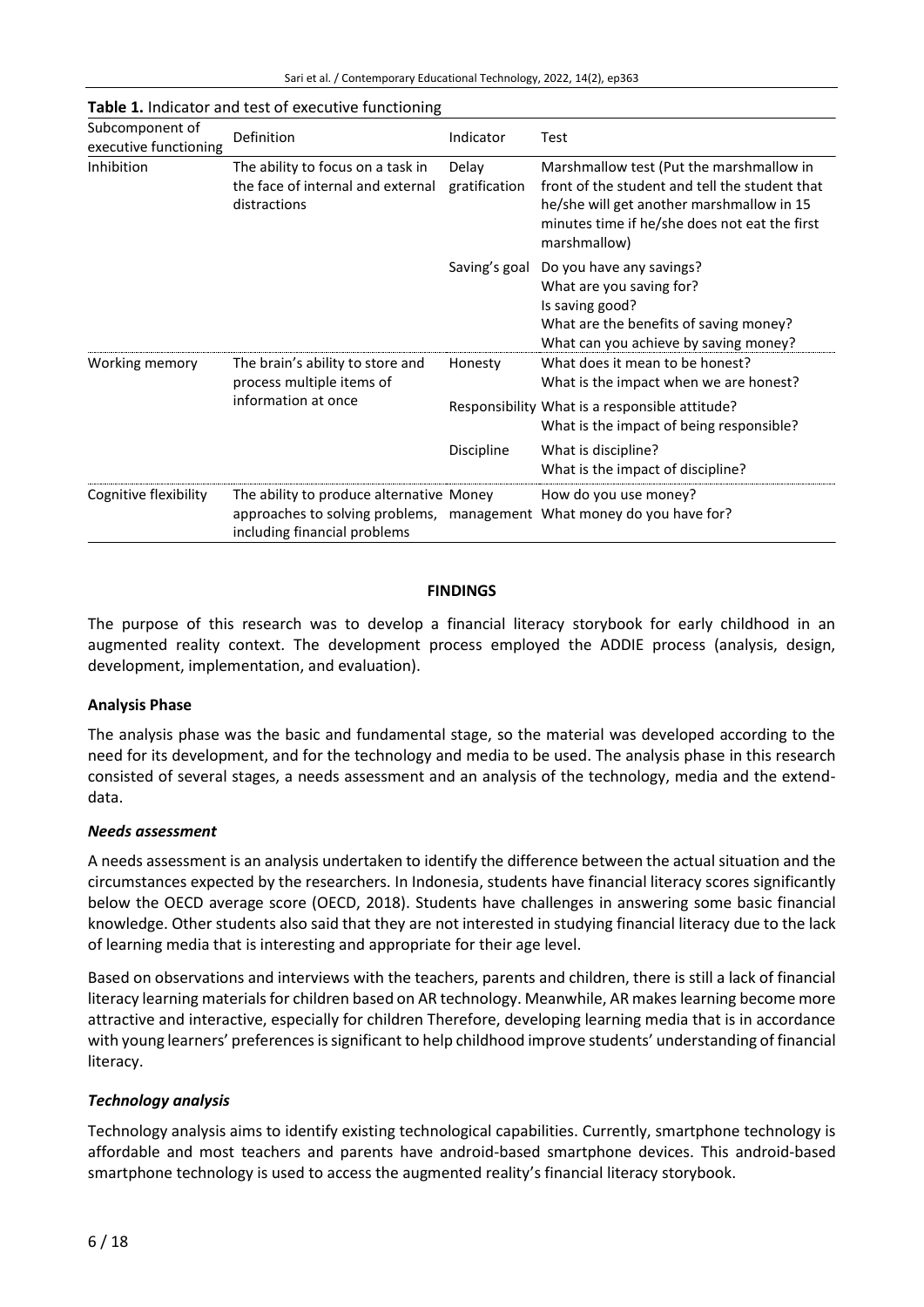

**Figure 3.** Use case diagram of the Ello Story



**Figure 4.** Blender view

## *Media analysis*

Media analysis aims to select appropriate media delivery strategies. Children who become media users belong to the digital generation. In addition, there is an evolution in the style of learning from verbal, then visual, to virtual, so that the learning media is made to adapt to the children's learning style by using AR technology.

#### *Extent-data analysis*

This analysis aims to identify the learning material. The storybook's material contains financial literacy values such as delayed gratification, saving goals, responsibility, discipline, honesty and money management.

#### **Design Phase**

Unified Modeling Language (UML) is used to simplify the explanation of the system's design contained in the application. UML is one of the modelling languages used in developing the software. UML itself chooses many diagrams, one of which is use case. The use case diagram is a diagram that serves to explain the workflow and functions that run in the application. **Figure 3** is a use case of the Ello Story diagram.

Besides the use case which was used to design the system, we also needed other software to design interfaces and apply augmented reality to books, applications and also 3D objects. The following are some of the tools used in the application's development process:

1. **Blender.** Blender is open source 3D software that can be used to create 3D models and animation. A Blender display can be seen in **Figure 4**.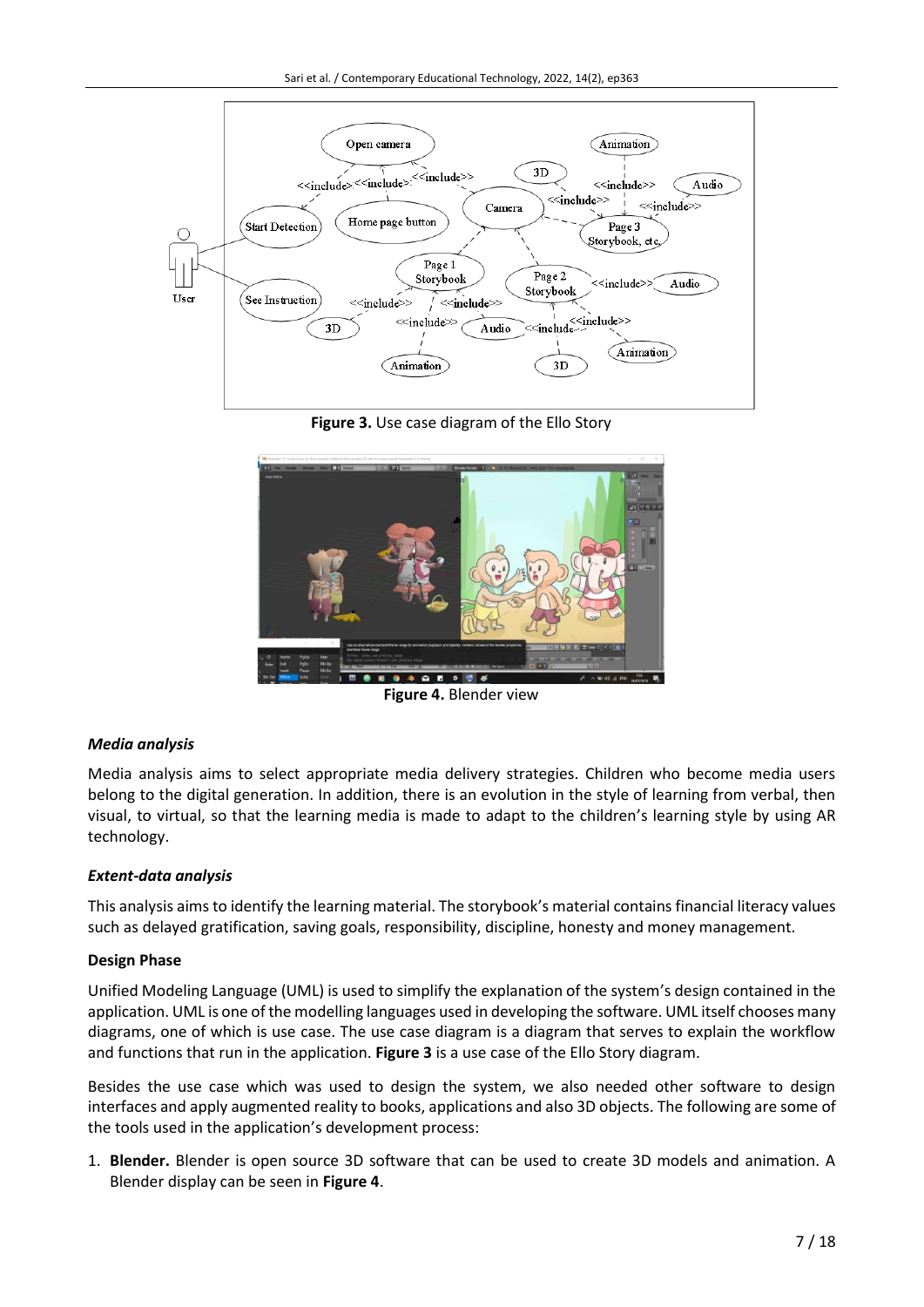

**Figure 5.** Unity software display



**Figure 6.** Corel software display



**Figure 7.** Block diagram of the working principle

- 2. **Unity.** Unity is the software used to process 3D images, animation, programme scripts and other things. Unity software's display can be seen in **Figure 5**.
- 3. **Corel Draw x7.** Corel Draw is used for designing the menu and texture material for the 3D models. Corel software's display can be seen in **Figure 6**.
- 4. **Vuforia.** Vuforia is a plug-in or additional feature for Unity that allows us to scan an image, so an object can be placed in it. The block diagram of the working principle, as seen in **Figure 7**, explains that the scanning process for augmented reality technology can be done by firstly directing the phone towards the marker. Automatically, the application will try to scan the marker and check whether the marker is in the database. Once it is detected, the app will match the marker with its 3D database, after which the 3D animations appear on the Android screen.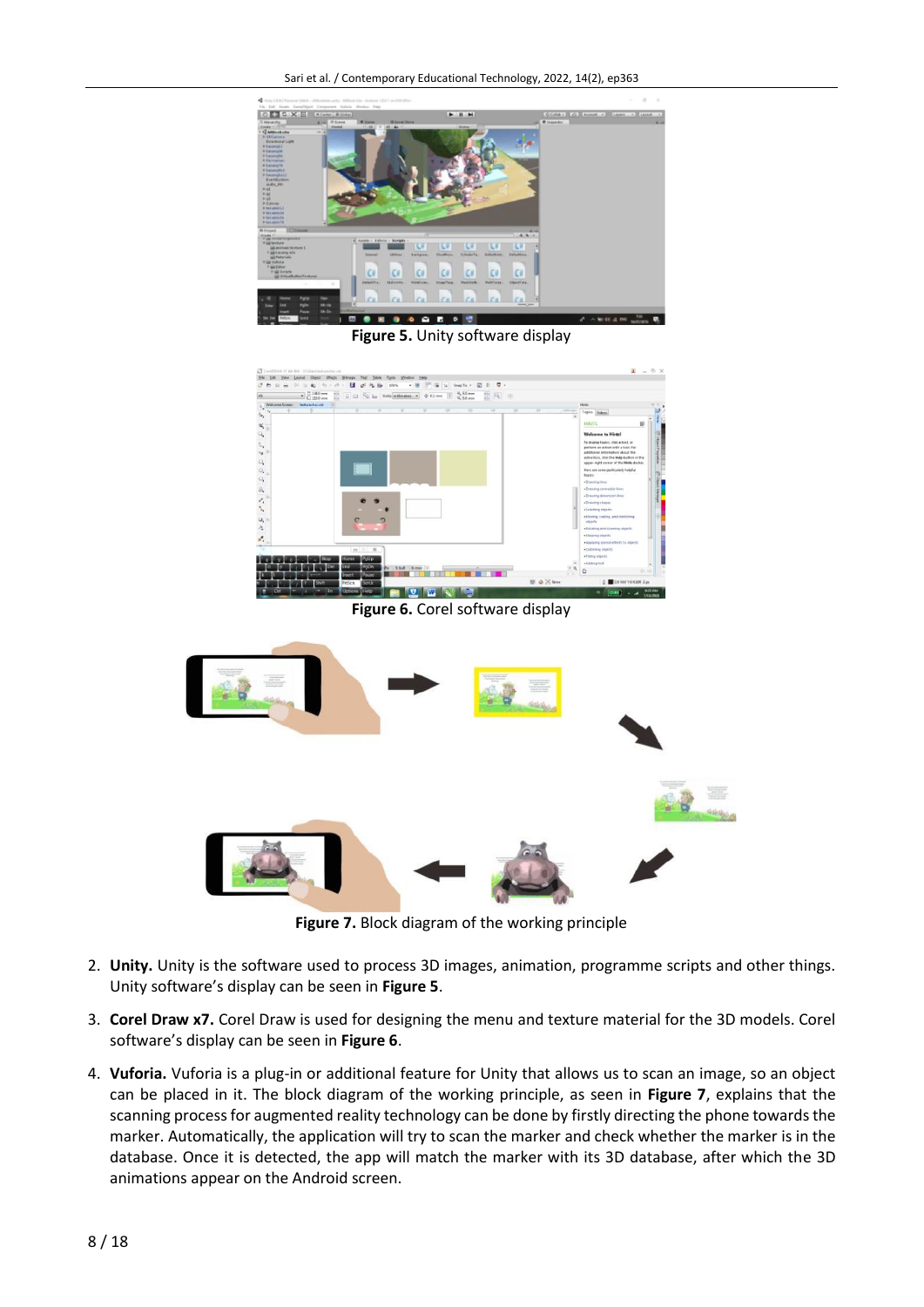

**Figure 8.** Logo



**Figure 9.** Splash screen

#### **Development Phase**

In the early stages of development, several tools were used, such as Corel Draw and 3D Blender. In addition, the application's development also used the Vuforia software development kit (SDK) and the Android SDK as the basis for developing Android-based augmented reality applications. The process of creating augmented reality can be briefly described as follows:

- 1. Creating 3D content and animation with the Blender software, such as 3D objects, animation, and pasting material for the 3D model's textures.
- 2. The creation of 2D content using Corel Draw X7, for example, the interface for the application's users, the marker's image in the storybook and the texture for 3D objects.
- 3. After finishing the content, we prepared our framework with Unity by importing the Vuforia plug-in.
- 4. Next was the database. The first thing to be prepared was the database's marker. Database markers can be prepared through the official Vuforia website, where all the required markers can be uploaded and the marker files can be converted into Unity-readable files. Once downloaded, the database can be imported into the Unity software.
- 5. Next is to position the markers with the 3D objects, as required.
- 6. All the programs can be built by using the Android SDK inside Unity, and then they can be made into an Android Application Package File (APK).

After the application has been developed, APK can be installed directly on the KitKat android device or above version of android. The following were the results of the application's performance after the development phase had been completed.

- 1. **Ello Story logo.** A logo is a symbol or icon used to describe the entire contents of the app being developed. The logo that the Ello Story app uses can be seen in **Figure 8**.
- 2. **Splash screen page.** The splash screen page is a marker that the initial instructional media app opens. The splash screen page's display can be seen in **Figure 9**.
- 3. **Main menu page.** The main menu page is the page that opens shortly after the splash screen appears. The main menu page has the following buttons: start button, about button, instruction button, and quit button. The main menu page can be seen in **Figure 10**.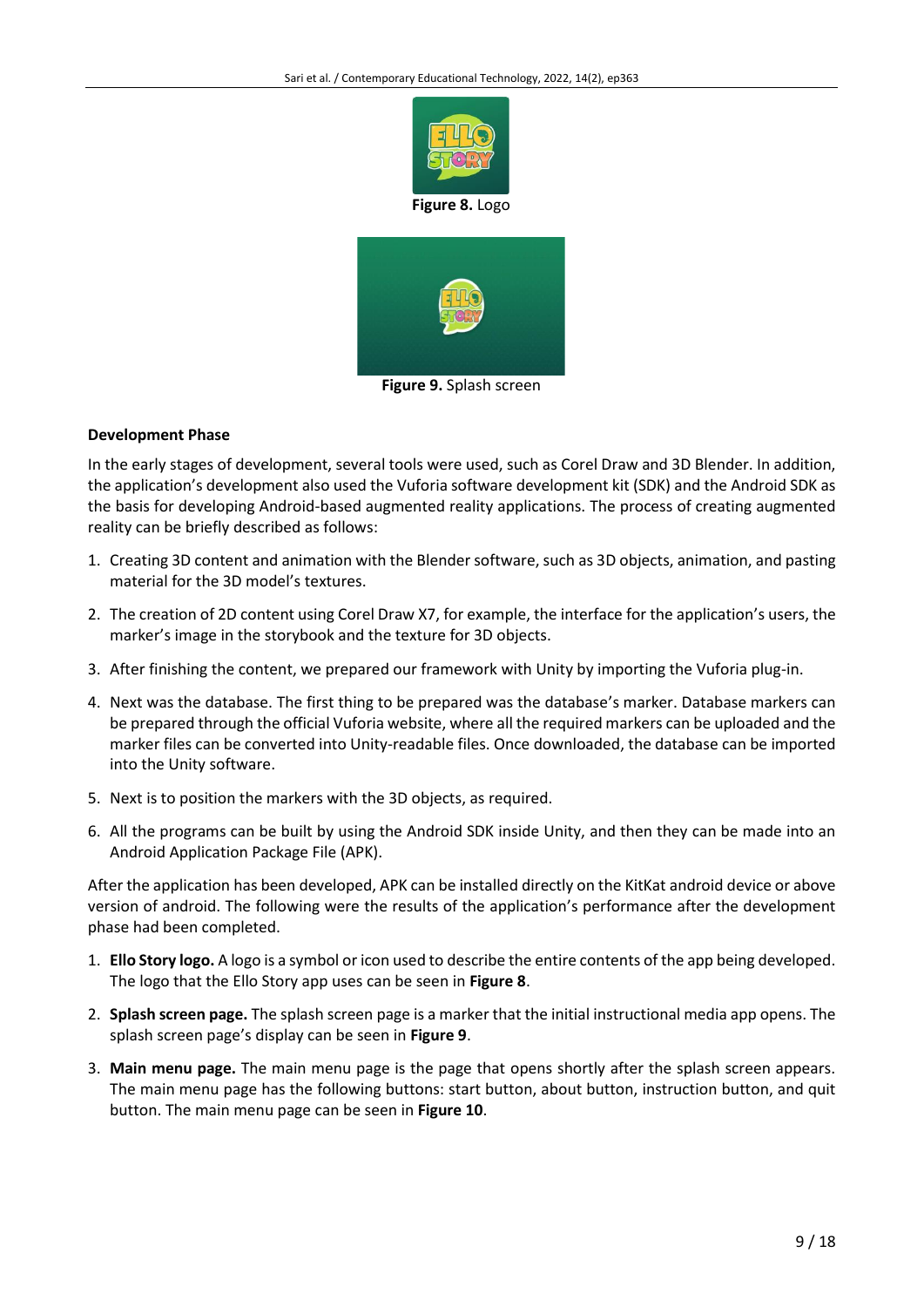

**Figure 10.** Main menu page



**Figure 11.** Instruction page



**Figure 12.** Start page

- 4. **Instruction page.** The instruction page will appear after the instruction button on the main page is clicked and will display the app's usage settings in detail. The instruction page is seen in **Figure 11**.
- 5. **Start page.** The start page is the page that will appear after the start button on the main page is clicked and displays the camera view where the marker is scanned and thus the content that will appear is 3D animation with some game interaction content. A view of the start page is shown in **Figure 12**.

#### **Implementation**

#### *Product trial*

The product's trial is the testing phase for the learning media. The trial aims to ensure that the developed learning media is suitable to be used by the proposed users (children). The criteria for assessing learning media using the Learning Object Review Instrument (LORI) developed by Leacock and Nesbit (2007) are: 1) content quality, 2) alignment of learning objectives, 3) feedback and adaptation, 4) motivation, 5) presentation design, 6) interaction usability, 7) accessibility, 8) reusability, and 9) standards compliance. The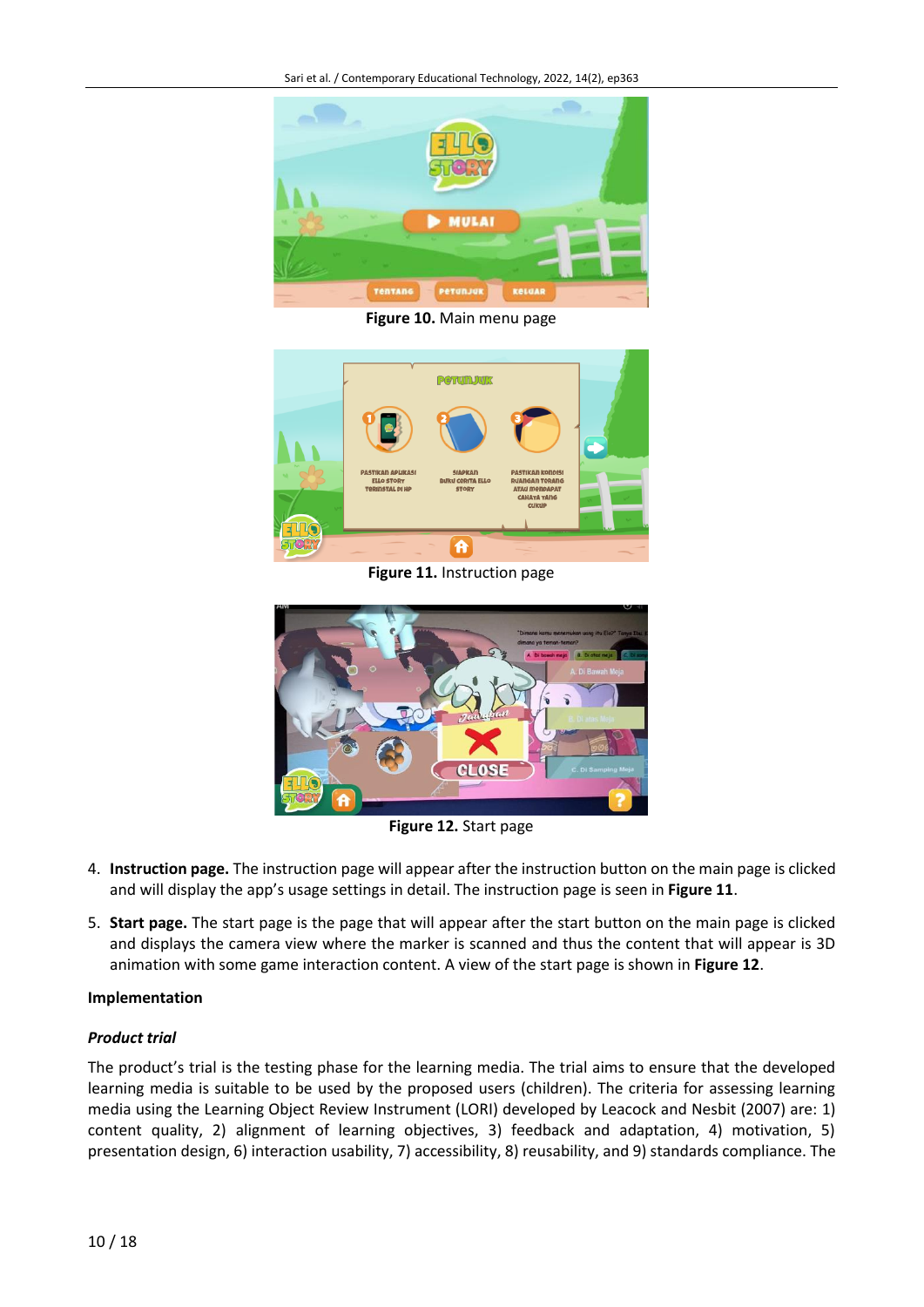#### **Table 2.** LORI theory implemented in the Ello Story

| No Items                    | Description                                                                            |
|-----------------------------|----------------------------------------------------------------------------------------|
| 1 Content's quality         | It relates to balancing the ideas and the accuracy of the levels                       |
| 2 Learning goals' alignment | Focus on learning goals and users' characteristics                                     |
| 3 Motivation                | Ability to motivate users                                                              |
| 4 Presentation's design     | Use of features like audio, visuals, and animation to improve the learning process     |
| 5 Interaction's usability   | Regarding ease of navigation, including an easy user interface & quality help features |

#### **Table 3.** Results of the material and the media assessment

| PANEL A. Material assessment |                       |                  |                           |                       |                  |  |                         |
|------------------------------|-----------------------|------------------|---------------------------|-----------------------|------------------|--|-------------------------|
|                              | Before revision       |                  |                           | After revision        |                  |  |                         |
|                              | Content's             | Leaning & goals' | Motivation                | Content's             | Leaning & goals' |  | Motivation              |
|                              | quality               | alignment        |                           | quality               | alignment        |  |                         |
| Material expert 1            | 56                    | 57               | 58                        | 68                    | 60               |  | 65                      |
| Material expert 2            | 54                    | 55               | 60                        | 69                    | 68               |  | 65                      |
| Material expert 3            | 60                    | 62               | 63                        | 75                    | 76               |  | 66                      |
|                              |                       |                  | PANEL B. Media assessment |                       |                  |  |                         |
|                              | Before revision       | After revision   |                           |                       |                  |  |                         |
|                              | Presentation's design |                  | Interaction's usability   | Presentation's design |                  |  | Interaction's usability |
| Media expert 1               | 69                    |                  | 70                        |                       | 75               |  | 77                      |
| Media expert 2               | 72                    |                  | 73                        | 76<br>78              |                  |  |                         |

Total score conversion. Highly feasible: 92>x≥74.75; Feasible: 74.75>x≥57.5; Fairly feasible: 57.5>x≥40.25; Not feasible: 40.25>x≥23

#### **Table 4.** Experts' suggestions

|                | Validator                                                                                                                                 | Suggestions from the material experts                                                |  |  |
|----------------|-------------------------------------------------------------------------------------------------------------------------------------------|--------------------------------------------------------------------------------------|--|--|
| PANEL A        | Material expert 1 Reduction of sentences in the story and increase the number of images because the<br>target is children of an early age |                                                                                      |  |  |
|                |                                                                                                                                           | Material expert 2 There needs to be a conclusion or a digest at the end of the story |  |  |
|                |                                                                                                                                           | Material expert 3 Grammar correction                                                 |  |  |
|                |                                                                                                                                           | Suggestions from the media experts                                                   |  |  |
| <b>PANEL B</b> | Media expert 1                                                                                                                            | Animation needs to be added to help the children's understanding                     |  |  |
|                |                                                                                                                                           | Interaction activities need to be added to improve the children's activity           |  |  |
|                | Media expert 2                                                                                                                            | Add background sounds to make it more interesting                                    |  |  |
|                |                                                                                                                                           | Interaction activities need to be added                                              |  |  |

application's development, in this study, took into account the theory of LORI. However, in this application, only five of the criteria are implemented (**Table 2**).

An assessment of the content's quality, the learning goals' alignment and motivation was performed by the three material experts, while the design's presentation and interaction usability assessment was carried out by the two media experts. **Table 3** shows the results of the material and the media assessment.

#### *Validation of expert material*

The material experts included a lecturer in early childhood education, an economics lecturer, and a kindergarten teacher. The material's validation aimed to determine the feasibility of the learning material, in terms of the content's quality, learning goals' alignment and motivation. The learning material needs to be validated to ensure whether the content is able to be used to improve children's cognitive skills in financial literacy by activating executive functions. Suggestions and comments from the material experts were used to revise the content. The test results from before and after the improvements are presented in **Table 3** Panel A, whereas the suggestions for improvements are in **Table 4**. Based on the results of the material experts' evaluations, there was an improvement, from fairly feasible to feasible, in the content's quality, learning goals' alignment, and motivational aspects, after the revision.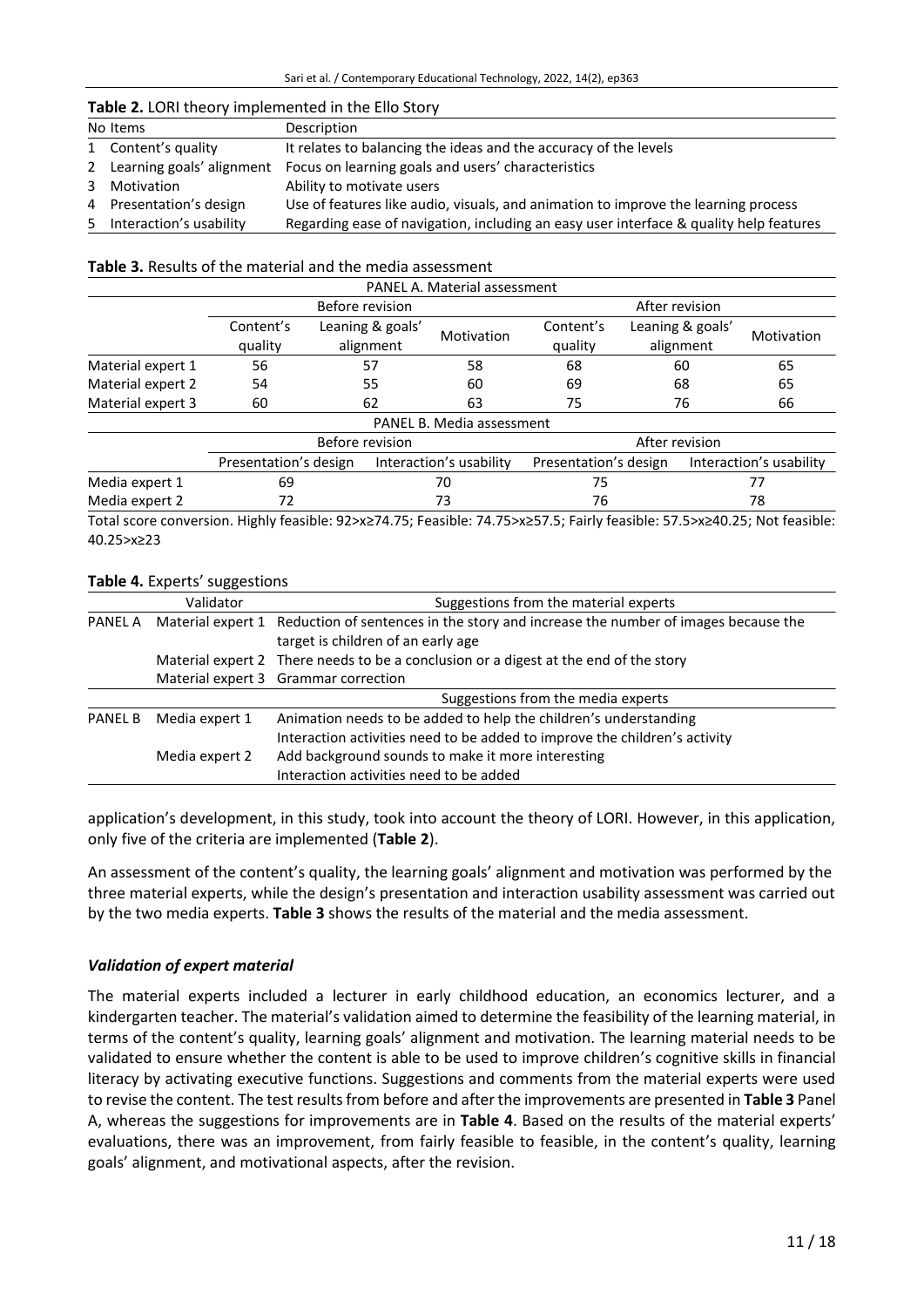## **Table 5.** Students' assessments

|                        | Mean | Standard deviation | Evaluation |
|------------------------|------|--------------------|------------|
| Story's attractiveness | 54.1 | 1.19               | Good       |
| 3D figures             | 56.2 | 1.13               | Very good  |
| Activity               | 56.3 | 1.15               | Very good  |

#### **Table 6.** t-test results

|                       | Pre-test |      | Post-test |      | Mean       |           |             |
|-----------------------|----------|------|-----------|------|------------|-----------|-------------|
| Variable              | Mean     | SD   | Mean      | SD   | difference | p-value   | Effect size |
| Delayed gratification | 13.20    | 1.09 | 13.80     | 0.83 | 0.60       | $0.06*$   | 0.62        |
| Saving goals          | 2.60     | 0.89 | 3.20      | 1.09 | 0.60       | $0.06*$   | 0.60        |
| Honesty               | 2.80     | 0.84 | 3.40      | 0.89 | 0.60       | $0.03**$  | 0.69        |
| Responsibility        | 3.60     | 0.54 | 4.00      | 0.70 | 0.40       | $0.05*$   | 0.64        |
| <b>Discipline</b>     | 3.10     | 0.83 | 3.60      | 0.54 | 0.50       | $0.02**$  | 0.71        |
| Money management      | 3.40     | 1.14 | 4.20      | 0.44 | 0.80       | $0.00***$ | 0.92        |

Note. \*\*\*p<0.01; \*\*p<0.05; \*p<0.1; SD: Standard deviation

#### *Validation by media experts*

The media's validation consisted of two aspects: the presentation's design and interaction's usability. This validation was conducted by a lecturer from the Faculty of Information and Technology and a lecturer from the Faculty of Education Science. Suggestions and comments from these experts were used for the media's improvement. The media's test results from before and after the improvements are shown in panel B of **Table 3**, while the suggestions for improvements are in **Table 4**. The media experts stated that from the presentation's design and interaction's usability aspects, the learning media was highly feasible to use.

#### *Product revision*

Based on the suggestions from the material and media experts, the improvements to the augmented reality financial literacy storybook included adding three-dimensional objects to some of the material, adding background sounds and increasing the interaction activity using augmented reality.

#### **Evaluation**

The final phase of this development process was its evaluation. At this stage of the users' experience, students were asked to provide an evaluation related to the aspects of the story's content, its 3D images and the activity in the storybook. The results of the students' evaluations are presented in **Table 5**.

The students considered that the attractiveness of the story's content was good, the 3D images were very good, and the activity in the storybook was also very good. The next step was testing the effectiveness of the media to increase the students' understanding of financial literacy. Paired sample t-test was used to test the effectiveness of the media with a different test of financial literacy understanding before and after learning. Assumptions paired sample test is a normally distributed variable. The Kolmogorov-Smirnov test with results >0.10 which is considered normally distributed. The results are presented in **Table 6**. The results of the t-test (**Table 6**) show that there was a marginally significant increase in the delay of gratification ability as measured by the marshmallow test. Before AR-based financial education, the average ability to delay gratification (not tempted by marshmallow) was 13:20 minutes; after AR-based financial education it increased to 13.80. Likewise, in regard to students' understanding of the purpose of saving and responsibility, there was also a marginally significant increase. Meanwhile, knowledge of honesty, discipline and money management also increased significantly.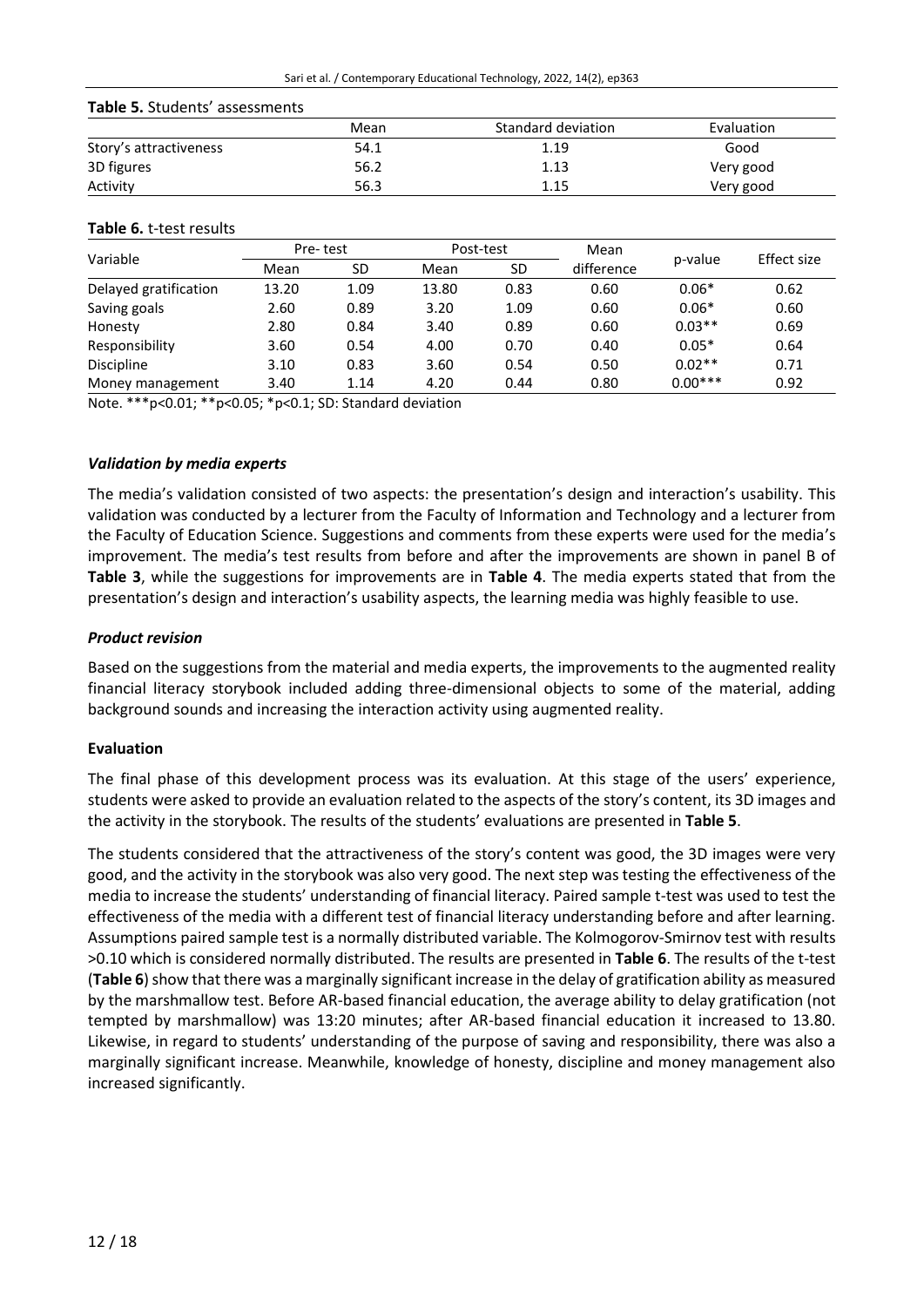#### **DISCUSSION**

The digital generation was born in a culture where technology is part of the environment, besides which technological advances have also changed students' learning preferences from verbal, visual to virtual. Therefore, it is necessary to integrate technological advances in education. A significant body of research has found empirical evidence of the benefits of using AR technology in schools and colleges (Chen et al., 2017; Sari et al., 2022) but in early childhood it is still scarce. There is still a debate about whether or not the use of AR technology in early childhood curricula is appropriate. Early childhood teachers need to ensure that the technology used in early childhood curricula does more than just follow the trend. The educational settings must lead the learning, not the pursuit of technology that has been used by children in their home. This study contributes to this field by examining the effectiveness of using AR technology in early childhood for financial literacy learning. The present study finding supports the TIME that the interactive characteristic of AR-based media has an impact on their cognition, attitudes and behaviour (Sundar et al., 2012). The use of an AR-based financial literacy storybook can significantly improve knowledge of honesty, discipline and money management.

However, the ability to delay gratification, understand the purpose of saving and responsibility only increased marginally. This finding supports Chen et al. (2019) that the effectiveness of AR use in kindergarten settings is still only slightly supported. The possible reasons are the challenges of using AR in early childhood settings, for example technical difficulties regarding the placement of the phone to scan barcodes that can pop-up 3D images as well as room lighting (Kotzageorgiou et al., 2018). This technical difficulty will trigger cognitive overload which has a negative impact on learning outcomes (Huang et al., 2020). So, it is necessary to emphasize the role of teachers, who have technological literacy, to support the inclusion of AR technology in early childhood education.

#### **CONCLUSIONS AND RECOMMENDATIONS**

The cultivation of financial literacy through augmented reality-based story media is an attempt to activate the rapidly growing executive functions in children aged 3 to 5 years old. Finance is an abstract concept for children, so appropriate media is needed to teach it to children. Augmented technology allows students to visualise complex relationships and abstract concepts. This study aimed to develop and test the effectiveness of an AR-based financial literacy storybook.

Based on the result, a financial literacy storybook, in the context of augmented reality, was successfully designed and developed using the ADDIE model. This media produced a positive response among the users. By using a pre and post-test design, testing the effectiveness of the AR-based storybook indicated an increase in understanding of financial literacy. This AR-based financial literacy storybook significantly improves the understanding of certain aspects of financial literacy in early childhood: knowledge of honesty, discipline and money management. However, the ability to delay gratification, understand the purpose of saving and responsibility only increased marginally.

These findings prove that there is significant potential in using augmented realty as a learning media for early-age children. The implementation of financial literacy education through appropriate learning media for early-age children is expected to support government programmes to increase the level of financial literacy. Apart from its various contributions, this research has limitations. This study was a short-term one; further research can develop learning media for teaching financial literacy as a long-term implementation, so that the impact can be seen in student's behaviour and not just be limited to knowledge. Also, further research will need to consider whether the use of AR causes cognitive overload in early-age students.

**Author contributions:** All authors were involved in concept, design, collection of data, interpretation, writing, and critically revising the article. All authors approve final version of the article.

**Funding:** The study is financially support be Indonesia Endowment Fund for Education (LPDP) under grant no PRJ-44/LPDP/2020. **Declaration of interest:** Authors declare no competing interest.

**Data availability:** Data generated or analysed during this study are available from the authors on request.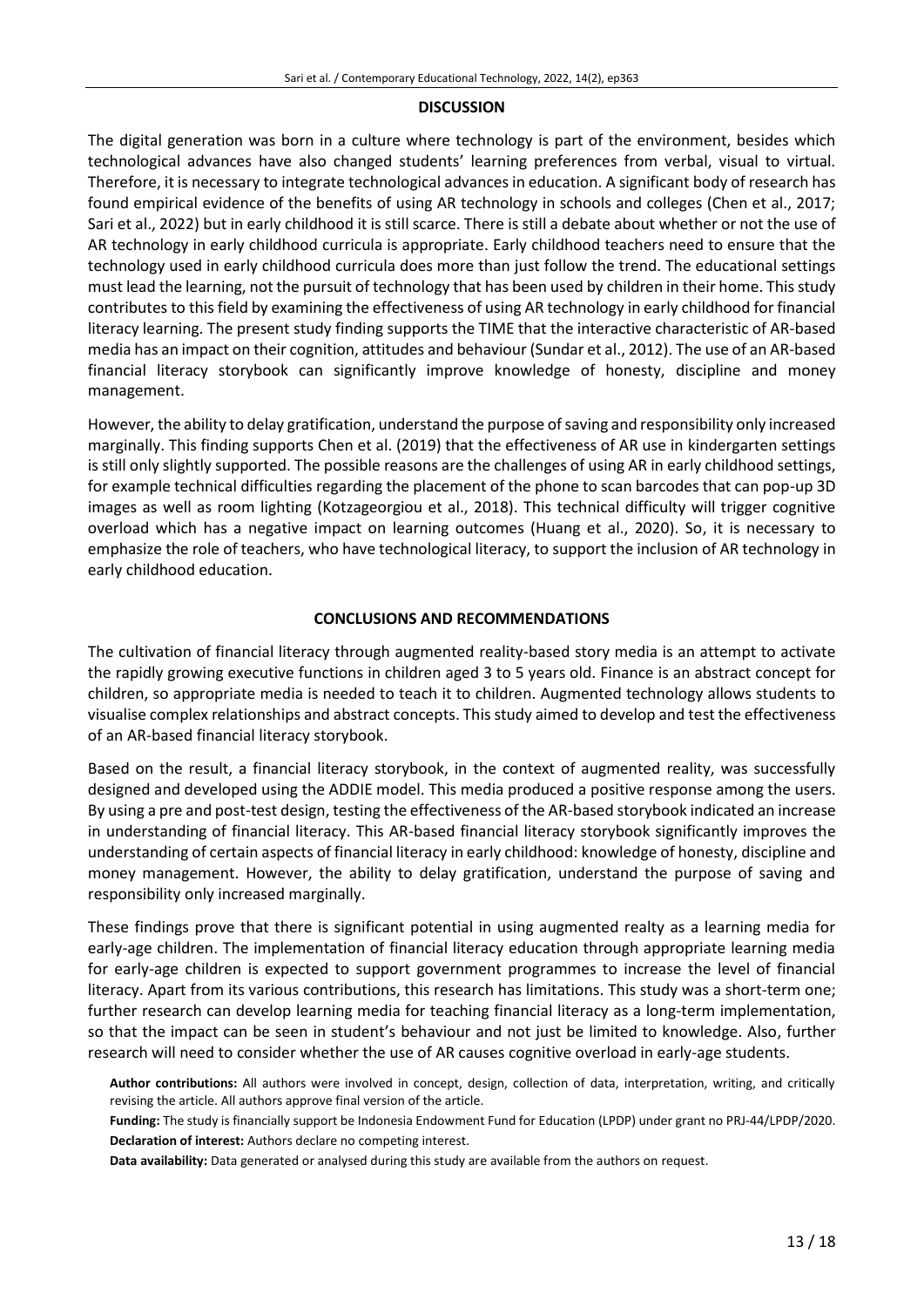#### **REFERENCES**

- Beisly, A., Kwan, K.-A., & Shinyoung, J. (2019). Executive function and learning behaviors: Associations with academic skills among preschoolers. *Early Child Development and Care, 190*(15)*,* 2469-2483. <https://doi.org/10.1080/03004430.2019.1585347>
- Bistaman, I. N. M., Idrus, S. Z. S., & Abd Rashid, S. (2018). The use of augmented reality technology for primary school education in Perlis, Malaysia. *Journal of Physics: Conference Series, 1019,* 012064.
- Bower, M., Howe, C., McCredie, N., Robinson, A., & Grover, D. (2014). Augmented reality in education-cases, places, and potentials. *Educational Media International, 51*(1), 1-15. [https://doi.org/10.1080/](https://doi.org/10.1080/09523987.2014.889400) [09523987.2014.889400](https://doi.org/10.1080/09523987.2014.889400)
- Cascales, A., Laguna, I., Pérez-López, D. C., Perona Ruiz, P. D., & Contero, M. (2013). An experience on natural sciences augmented reality contents for preschoolers. *Lecture Notes in Computer Science, 8022*, 103- 112. [https://doi.org/10.1007/978-3-642-39420-1\\_12](https://doi.org/10.1007/978-3-642-39420-1_12)
- Chen, C.-H., Lee, I.-J., & Lin, L.-Y. (2016). Augmented reality-based video-modeling storybook of nonverbal facial cues for children with autism spectrum disorder to improve their perceptions and judgments of facial expressions and emotions. *Computers in Human Behavior, 55*(Part A), 477-485. <https://doi.org/10.1016/j.chb.2015.09.033>
- Chen, Y., Wang, Q., Chen, H., Song, X., Tang, H., & Tian, M. (2019). An overview of augmented reality technology. *Journal of Physics: Conference Series*, *1237*(2), 022082. [https://doi.org/10.1088/1742-](https://doi.org/10.1088/1742-6596/1237/2/022082) [6596/1237/2/022082](https://doi.org/10.1088/1742-6596/1237/2/022082)
- Chen, P., Liu, X., Cheng, W., & Huang, R. (2017). A review of using augmented reality in education from 2011 to 2016. In E. Popescu, Kinshuk, M. K. Khribi, M. Jemni, N.-S. Chen, & D. G. Sampson (Eds.), Innovations in Smart Learning. *Lecture Notes in Educational Technology*. Springer, Singapore. [https://doi.org/10.1007/978-981-10-2419-1\\_2](https://doi.org/10.1007/978-981-10-2419-1_2)
- Consolvo, S., Mcdonald, D. W., & Landay, J. A. (2009). Theory-driven design strategies for technologies that support behavior change in everyday life. In *Proceedings of the 27th International Conference on Human Factors in Computing Systems* (pp. 405-414), Boston, MA, USA. [https://doi.org/10.1145/](https://doi.org/10.1145/1518701.1518766) [1518701.1518766](https://doi.org/10.1145/1518701.1518766)
- Devincenzi, S., Kwecko, V., de Toledo, F. P., Mota, F. P., Casarin, J., & Silva da Costa Botelho, S. (2017). Persuasive technology: Applications in education. In *2017 IEEE Frontiers in Education Conference* (pp. 1-7). <https://doi.org/10.1109/FIE.2017.8190439>
- Diamond, A. (2013). Executive functions. *Annual Review of Psychology, 64*, 135-68. [https://doi.org/10.1146/](https://doi.org/10.1146/annurev-psych-113011-143750) [annurev-psych-113011-143750](https://doi.org/10.1146/annurev-psych-113011-143750)
- Dick, W., Carey, L., & Carey, J. (2014). *The systematic design of instruction*. Pearson.
- Drever, A. I., Odders‐White, E., Kalish, C. W., Else‐Quest, N. M., Hoagland, E. M., & Nelms, E. N. (2015). Foundations of financial well‐being: Insights into the role of executive function, financial socialization, and experience‐based learning in childhood and youth. *Journal of Consumer Affairs, 49*(1), 13-38. <https://doi.org/10.1111/joca.12068>
- Fortin, D. R., & Dholakia, R. R. (2005). Interactivity and vividness effects on social presence and involvement with a web-based advertisement. *Journal of Business Research, 58*(3), 387-396. [https://doi.org/](https://doi.org/10.1016/S0148-2963(03)00106-1) [10.1016/S0148-2963\(03\)00106-1](https://doi.org/10.1016/S0148-2963(03)00106-1)
- Garzón, J., Pavón, J., & Baldiris, S. (2019). Systematic review and meta-analysis of augmented reality in educational settings. *Virtual Reality, 23*(4), 447-459. <https://doi.org/10.1007/s10055-019-00379-9>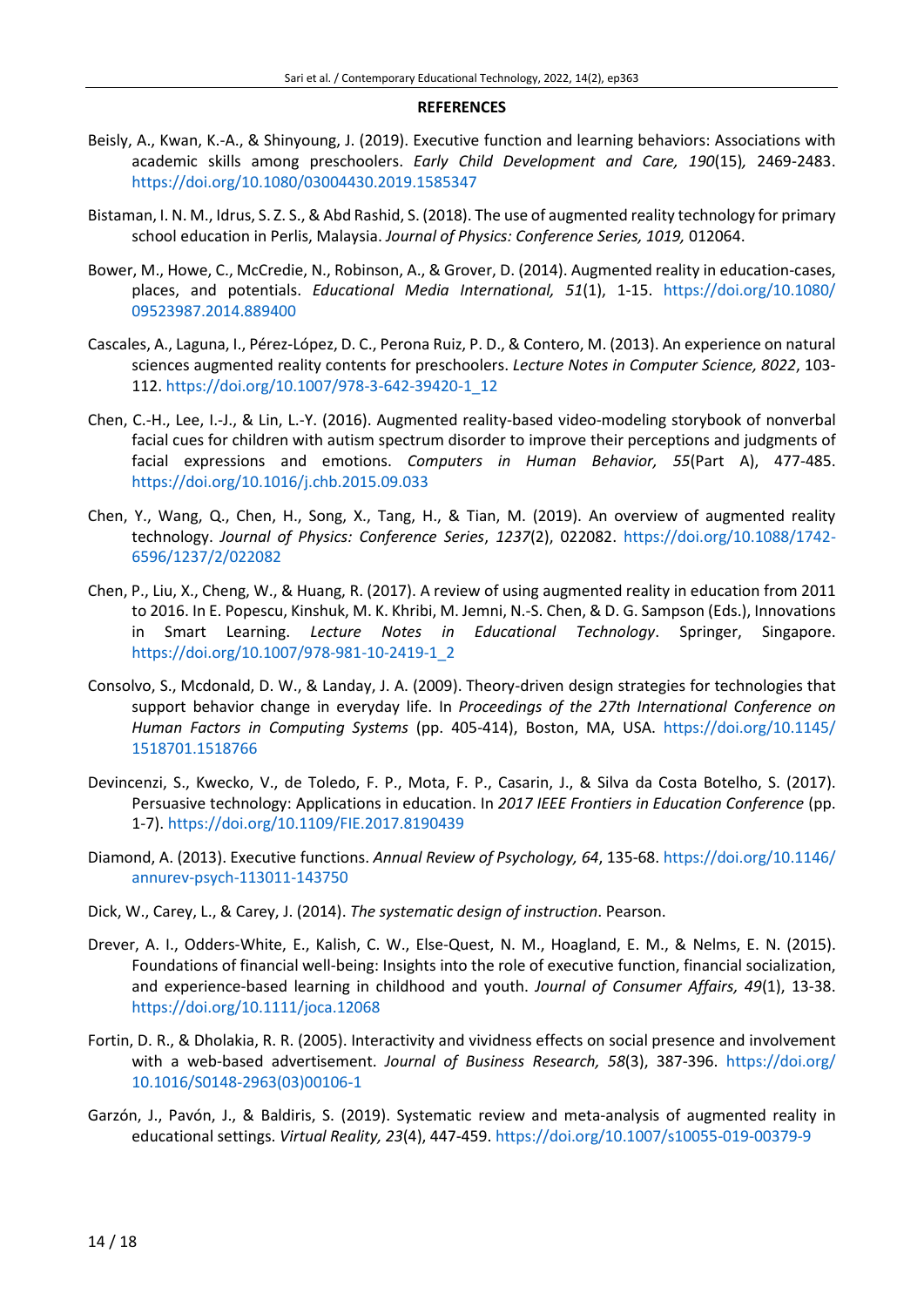- George, D., & Mallery, P. (2003). *SPSS for Windows step by step: A simple guide and reference. 11.0 update*. Allyn & Bacon.
- Gun, E. T., & Atasoy, B. (2017). The effects of augmented reality on elementary school students'spatial ability and academic achievement. *Education and Science, 42*(191), 31-51.
- Han, J., Jo, M., Hyun, E., & So, H.-J. (2015). Examining young children's perception toward augmented realityinfused dramatic play. *Educational Technology Research and Development, 63*(3), 455-474. <https://doi.org/10.1007/s11423-015-9374-9>
- Harvey, H. A., & Miller, G. E. (2017). Executive function skills, early mathematics, and vocabulary in head start preschool children. *Early Education and Development, 28*(3), 290-307. [https://doi.org/10.1080/](https://doi.org/10.1080/10409289.2016.1218728) [10409289.2016.1218728](https://doi.org/10.1080/10409289.2016.1218728)
- Hayashi, T. (1990). *The Japanese experience in technology: From transfer to self-reliance*. United Nations University Press.
- Holden, K., Kalish, C., Scheinholtz, L., Dietrich, D., & Novak, B. (2009). Financial literacy programs targeted on pre-school children: Development and evaluation. *La Follette School of Public Affairs*. <https://lafollette.wisc.edu/images/publications/workingpapers/holden2009-009.pdf>
- Hsu, W. Y., Lane, H. Y., & Lin, C. H. (2018). Medications used for cognitive enhancement in patients with Schizophrenia, Bipolar disorder, Alzheimer's disease, and Parkinson's disease. *Frontiers in Psychiatry, 9*, 91.<https://doi.org/10.3389/fpsyt.2018.00091>
- Huang, Y., Li, H., & Fong, R. (2016). Using augmented reality in early art education: A case study in Hong Kong Kindergarten. *Early Child Development and Care, 186*(6), 879-894. [https://doi.org/10.1080/03004430.](https://doi.org/10.1080/03004430.2015.1067888) [2015.1067888](https://doi.org/10.1080/03004430.2015.1067888)
- Huang, R., Tlili, A., Chang, T. W., (2020). Disrupted classes, undisrupted learning during COVID-19 outbreak in China: Application of open educational practices and resources. *Smart Learning Environments,* 7, 19. <https://doi.org/10.1186/s40561-020-00125-8>
- Javornik, A. (2016). 'It's an illusion, but it looks real!' Consumer affective, cognitive and behavioural responses to augmented reality applications. *Journal of Marketing Management, 32*(9-10), 987-1011. <https://doi.org/10.1080/0267257X.2016.1174726>
- Karlsson, I., Bernedixen, J., Ng, A. H. C., & Pehrsson, L. (2017). Combining augmented reality and simulationbased optimization for decision support in manufacturing. In *Proceedings of the 2017 Winter Simulation Conference* (pp. 3988-3999). <https://doi.org/10.1109/WSC.2017.8248108>
- Klopfer, E., & Squire, K. (2008). Environmental detectives-the development of an augmented reality platform for environmental simulations. *Education Technology Research and Development, 56*, 203-228. <https://doi.org/10.1007/s11423-007-9037-6>
- Kotzageorgiou, M., Kellidou, P. M., Voulgari, I., & Nteropoulou, E. (2018). Augmented reality and the symbolic play of pre-school children with autism. In K. Ntalianis, A. Andreatos, & C. Sgouropoulou (Eds.), *Proceedings of the 17th European Conference on e-Learning* (pp. 273-280). University of West Attica.
- Leacock, T. L., & Nesbit, J. C. (2007). A framework for evaluating the quality of multimedia learning resources. *Educational Technology & Society*, *10*(2), 44-59.
- Lynch Jr., J. G., Netemeyer, R. G., Spiller, S. A., & Zammit, A. (2010). A generalizable scale of propensity to plan: The long and the short of planning for time and for money. *Journal of Consumer Research, 37*(1), 108-128. <https://doi.org/10.1086/649907>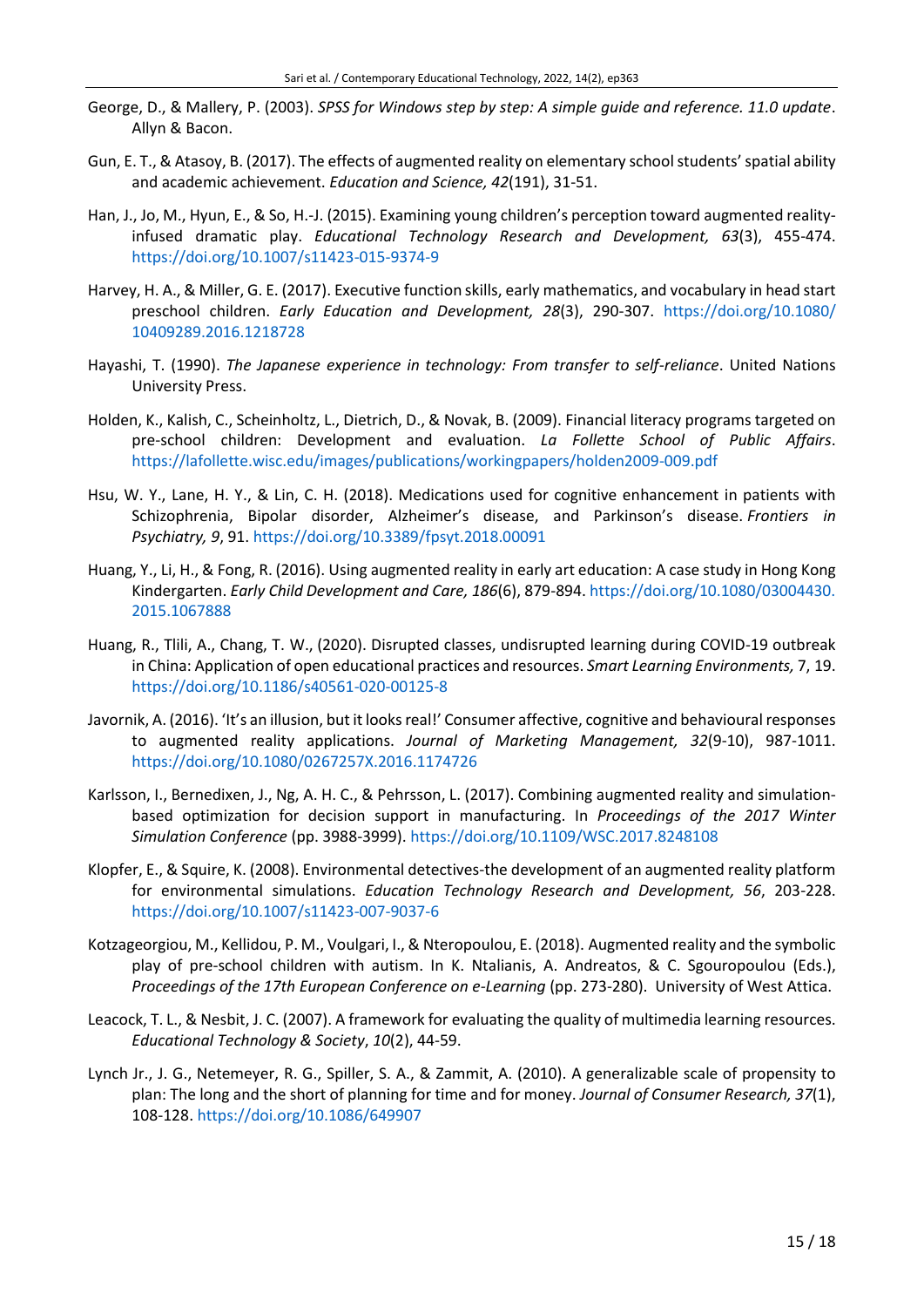- Martin, S., Diaz, G., Sancristobal, E., Gil, R., Castro, M., & Peire, J. (2011). New technology trends in education: Seven years of forecasts and convergence. *Computers & Education, 57*(3), 1893-1906. [https://doi.org/](https://doi.org/10.1016/j.compedu.2011.04.003) [10.1016/j.compedu.2011.04.003](https://doi.org/10.1016/j.compedu.2011.04.003)
- McClelland, M. M., Acock, A. C., Piccinin, A., Rhea, S. A., & Stallings, M. C. (2013). Relations between preschool attention span-persistence and age 25 educational outcomes. *Early Childhood Research Quarterly, 28*(2), 314-324. <https://doi.org/10.1016/j.ecresq.2012.07.008>
- McDermott, P. A., Rikoon, S. H., & Fantuzzo, J. W. (2014). Tracing children's approaches to learning through head start, kindergarten, and first grade: Different pathways to different outcomes. *Journal of Educational Psychology, 106*(1), 200-213. <https://doi.org/10.1037/a0033547>
- Meier, S., & Sprenger, C. D. (2012). Time discounting predicts creditworthiness. *Psychological Science, 23*(1), 56-58. <https://doi.org/10.1177/0956797611425931>
- Mitnik, R., Recabarren, M., Nussbaum, M., & Soto, A. (2009). Collaborative robotic instruction: A graph teaching experience. *Computers & Education, 53*(2), 330-342. [https://doi.org/10.1016/j.compedu.](https://doi.org/10.1016/j.compedu.2009.02.010) [2009.02.010](https://doi.org/10.1016/j.compedu.2009.02.010)
- Miyake, A., Friedman, N. P., Emerson, M. J., Witzki, A. H., Howerter, A., & Wager, T. D. (2000). The unity and diversity of executive functions and their contributions to complex 'frontal lobe' tasks: A latent variable analysis. *Cognitive Psychology, 41*(1), 49-100. <https://doi.org/10.1006/cogp.1999.0734>
- Moffitt, T. E., Arseneault, L., Belsky, D., Dickson, N., Hancox, R. J., Harrington, H., Houts, R., Poulton, R., Roberts, B. W., Ross, S., Sears, M. R., Thomson, W. M., & Caspi, A. (2011). A gradient of childhood selfcontrol predicts health, wealth, and public safety. *Proceedings of the National Academy of Sciences*, *108*(7), 2693-2698. <https://doi.org/10.1073/pnas.1010076108>
- OECD. (2018). PISA 2018 financial literacy framework. *OECD iLibrary*. [https://www.oecd](https://www.oecd-ilibrary.org/education/pisa-2018-assessment-and-analytical-framework_a1fad77c-en)[ilibrary.org/education/pisa-2018-assessment-and-analytical-framework\\_a1fad77c-en](https://www.oecd-ilibrary.org/education/pisa-2018-assessment-and-analytical-framework_a1fad77c-en)
- OJK. (2019). Survei nasional literasi dan inklusi keuangan 2019 [2019 National financial literacy and inclusion survey]. *Otoritas Jasa Keuangan [Financial Fervices Authority]*. [https://www.ojk.go.id/id/berita-dan](https://www.ojk.go.id/id/berita-dan-kegiatan/publikasi/Pages/Survei-Nasional-Literasi-dan-Inklusi-Keuangan-2019.aspx)[kegiatan/publikasi/Pages/Survei-Nasional-Literasi-dan-Inklusi-Keuangan-2019.aspx](https://www.ojk.go.id/id/berita-dan-kegiatan/publikasi/Pages/Survei-Nasional-Literasi-dan-Inklusi-Keuangan-2019.aspx)
- Purpura, D. J., Schmitt, S. A., & Ganley, C. M. (2017). Foundations of mathematics and literacy: The role of executive functioning components. *Journal of Experimental Child Psychology, 153*, 15-34. <https://doi.org/10.1016/j.jecp.2016.08.010>
- Rasalingam, R.-R., Muniandy, B., & Rass, R. R. (2014). Exploring the application of augmented reality technology in early childhood classroom in Malaysia. *IOSR Journal of Research & Method in Education, 4*(5), 33-40. <https://doi.org/10.9790/7388-04543340>
- Rohaya, D., Rambli, A., Matcha, W., Sulaiman, S., & Nayan, M. Y. (2012). Design and development of an interactive augmented reality edutainment storybook for preschool. *IERI Procedia, 2*, 802-807. <https://doi.org/10.1016/j.ieri.2012.06.174>
- Safar, A. H., Al-Jafar, A. A., & Al-Yousefi, Z. H. (2016). The effectiveness of using augmented reality apps in teaching the English alphabet to kindergarten children: A case study in the State of Kuwait. *EURASIA Journal of Mathematics, Science and Technology Education, 13*(1), 417-440. [https://doi.org/10.12973/](https://doi.org/10.12973/eurasia.2017.00624a) [eurasia.2017.00624a](https://doi.org/10.12973/eurasia.2017.00624a)
- Sari, R. C., Fatimah, P. L. R., Ilyana, S., & Hermawan, H. D. (2022). Augmented reality (AR)-based sharia financial literacy system (AR-SFLS): A new approach to virtual sharia financial socialization for young learners. *International Journal of Islamic and Middle Eastern Finance and Management, 15*(1), 48-65. <https://doi.org/10.1108/IMEFM-11-2019-0484>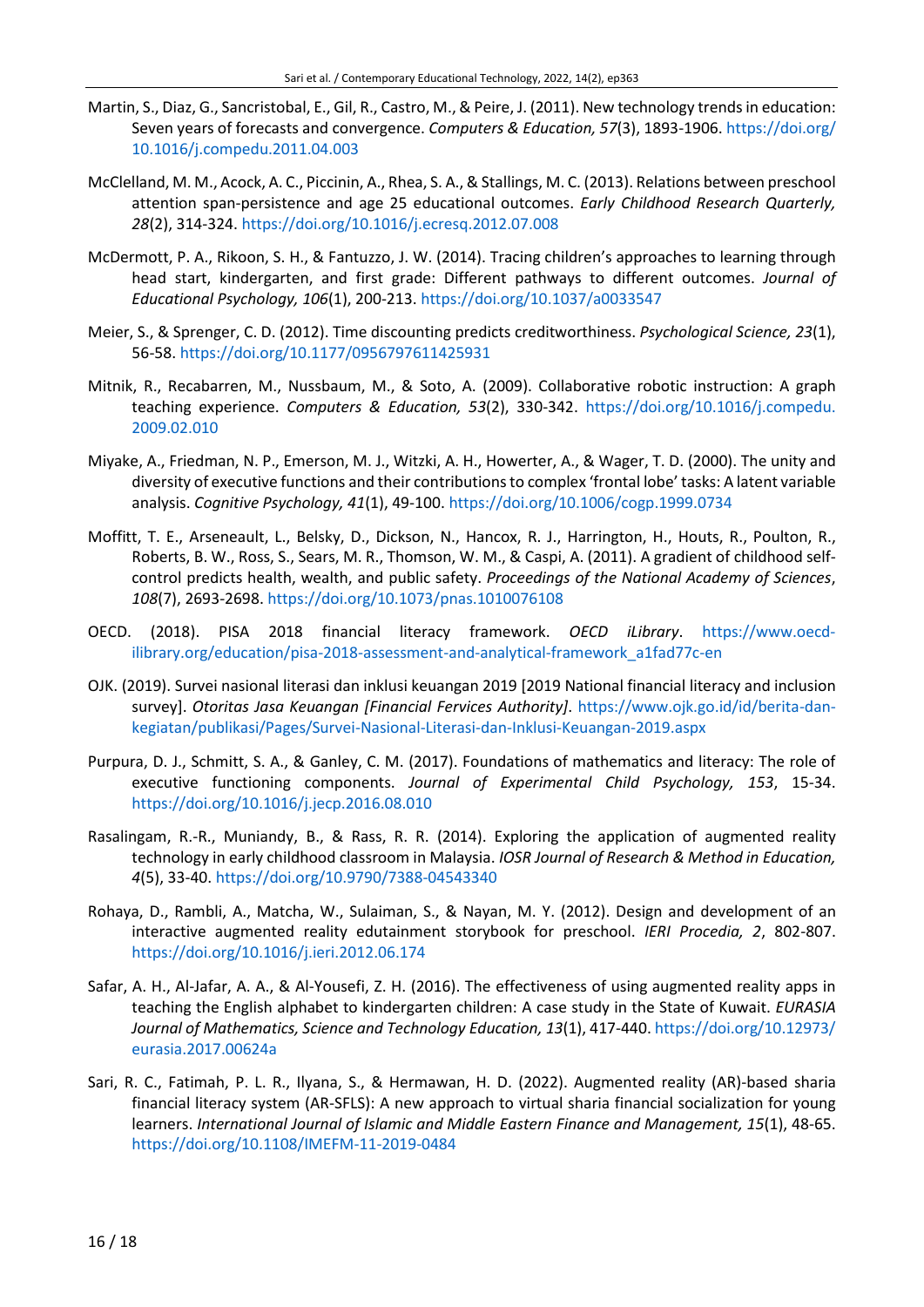- Squire, K. D., & Jan, M. (2007). Mad city mystery: Developing scientific argumentation skills with a placebased augmented reality game on handheld computers. *Journal of Science Education and Technology, 16*, 5-29. <https://doi.org/10.1007/s10956-006-9037-z>
- Squire, K. D., & Klopfer, E. (2007). Augmented reality simulations on handheld computers. *The Journal of the Learning Science, 16*(3), 371-413. <https://doi.org/10.1080/10508400701413435>
- Sundar, S. S., Bellur, S., & Jia, H. (2012). Motivational technologies: A theoretical framework for designing preventive health applications. In: M. Bang, & E. L. Ragnemalm (Eds.), *Persuasive technology. Design for health and safety* (pp. 112-122). Springer[. https://doi.org/10.1007/978-3-642-31037-9\\_10](https://doi.org/10.1007/978-3-642-31037-9_10)
- Sundar, S. S., Jia, H., Waddell, T. F., & Huang, Y. (2015). Toward a theory of interactive media effects (TIME): Four models for explaining how interface. In S. S. Sundar (Ed.), *The handbook of the psychology of communication technology* (pp. 47-86). John Wiley & Sons, Inc. [https://doi.org/10.1002/](https://doi.org/10.1002/9781118426456.ch3) [9781118426456.ch3](https://doi.org/10.1002/9781118426456.ch3)
- Whitebread, D., & Bingham, S. (2013). *Habit formation and learning in young children*. Money Advice Service.
- Zimmerman, J., Pathak, P., & Holmes, J. (2011). Accelerating financial capability among youth: Nudging new thinking. *New America*. [https://www.newamerica.org/asset-building/policy-papers/accelerating](https://www.newamerica.org/asset-building/policy-papers/accelerating-financial-capability-among-youth-nudging-new-thinking/)[financial-capability-among-youth-nudging-new-thinking/](https://www.newamerica.org/asset-building/policy-papers/accelerating-financial-capability-among-youth-nudging-new-thinking/)

**Correspondence:** Ratna Candra Sari, Department of Accounting Education, Faculty of Economics, Universitas Negeri Yogyakarta, Indonesia. E-mail[: Ratna\\_candrasari@uny.ac.id](mailto:Ratna_candrasari@uny.ac.id)